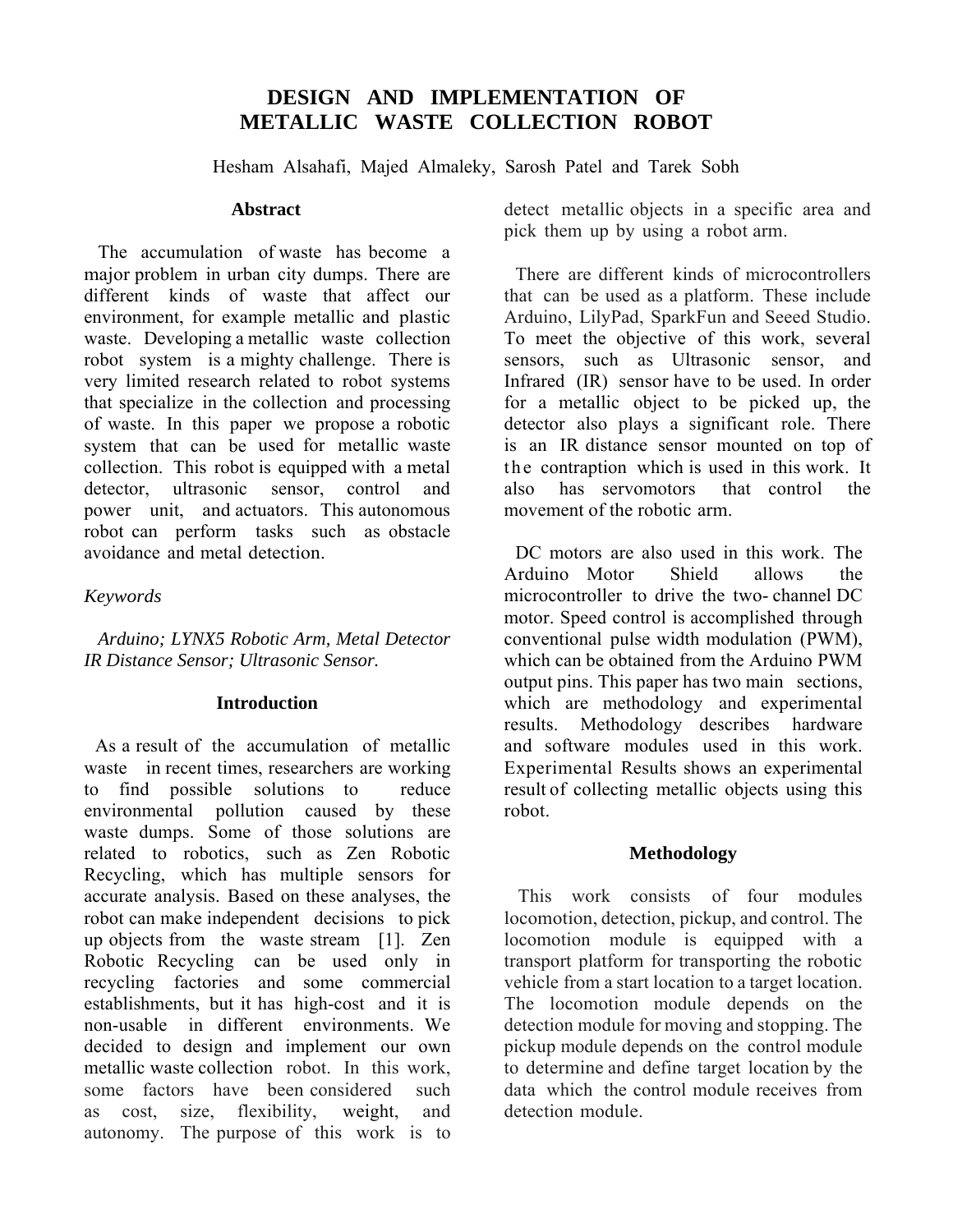This work is divided into two important sections, hardware and software. The hardware section contains four main subsections, which are arm, locomotion, metal detector, and control unit. While the software section contains three subsections, which are obstacle avoidance, detection, and arm movement. During the design and development of this work, we considered cost, weight, flexibility and autonomy. Overall budget in building this work was \$1350. In the Lynx5 robotic arm subsection, we explain the inverse and forward kinematics to obtain joint angles for smooth movement of the arm. In the locomotion subsection, we explain the working of the DC motors and ultrasonic sensor and how the robot utilizes them to accomplish the obstacle avoidance task. In the metal detector subsection we describe general information about the kind of metal detector and its working principles. In the control unit subsection we describe what kind of microcontroller we use. In the software section, we briefly explain the algorithms that we use in the obstacle avoidance, detection, and arm movement tasks. Figure 1 shows a simple block diagram of hardware and software modules. Figure 2 shows an overview of the hardware architecture design.



Figure 1. Hardware and software modules.



Figure 2. Hardware architecture Design.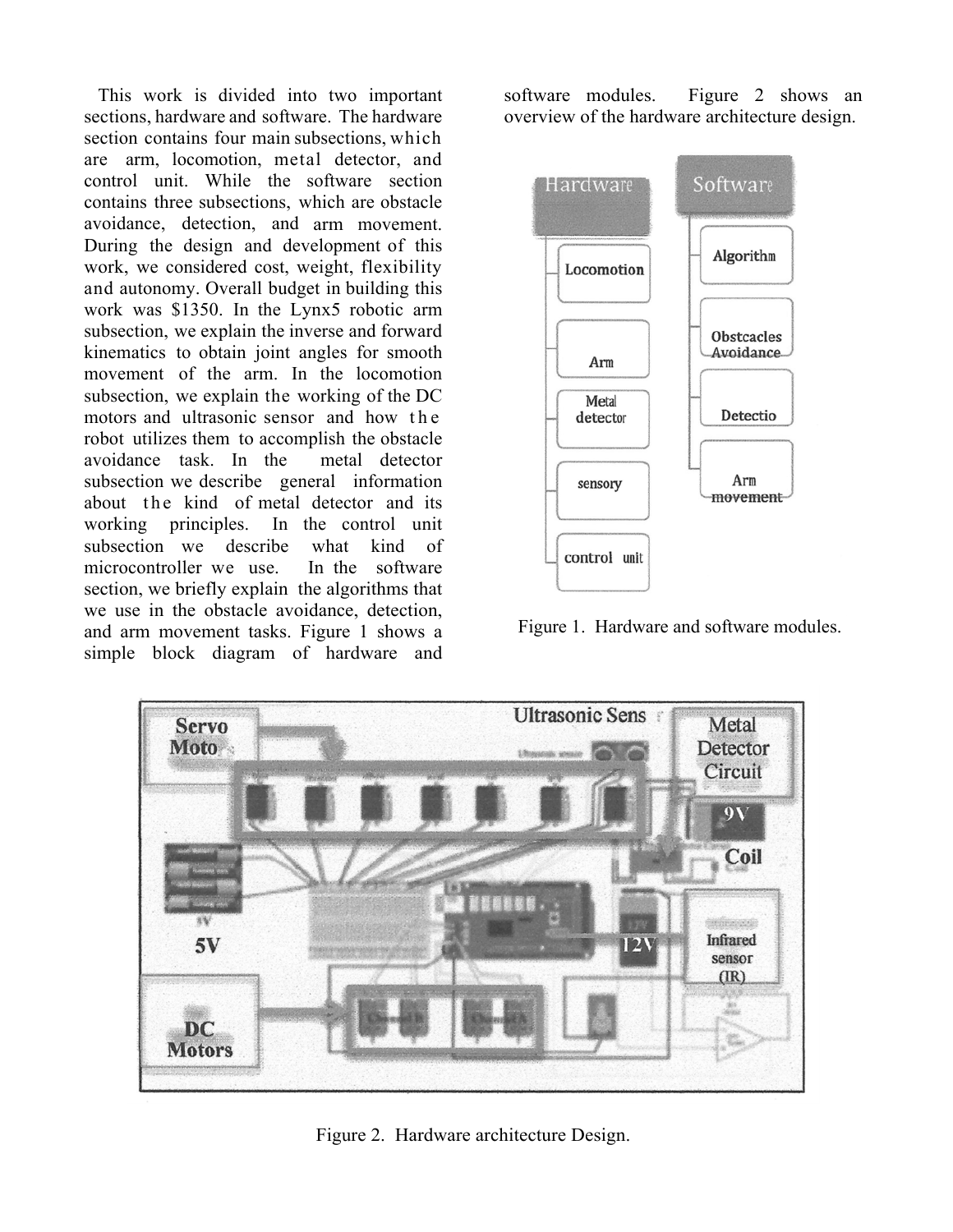### A. Hardware Design

The hardware design for metallic or nonmetallic waste collection robots consist of five components: Lynx5 robotic arm, IR distance sensor, Arduino Mega 2500 Microcontroller with Arduino Motor Shield, Metal detector, and *4WD1* robot rover kit. In this work, we utilized the above components and built a reconfigurable robot. In addition, we designed a contraption and installed it on the front of the rover to give the robot enough support in the object collection task. Furthermore, we added two boxes on the robot. Box 1 was placed on the right side of robot to collect non-metallic objects. Box 2 was placed on the left side of the robot to collect metallic objects. In this section, we describe the hardware components in more details.

## *1) Locomotion*

We selected the Lynxotion Aluminum 4WD1 rover kit in our work, because it is robust, modifiable and has an expandable chassis see Figure 3. In addition, the robot uses RC truck tires for motion that depend on the gear head motor and small Ni-MH battery packet.

There are mounting holes for sensors, Arduino board, and AL5 Series Robotic Arm. The underside of the robot has space for the gear head motors and a 12 V 2800 mA Ni-MH battery to power the drive motors and servos. The robot is capable of carrying up to a 51b payload [2]. The chassis is 8" wide, 9" 9.75" long and 4" high (approximately) [2].

## *2) Lynx5 Robotic Arm*

The Lynx5 Robotic Arm has six motors that control the position of the arm and gripper. Inverse and forward kinematics are used with the Arduino Mega to determine the angle of each servomotor in order to move the arm in coordinate space  $(X, Y, Z)$ . The Lynx5 arm rests in the XY-plane and the z-axis is perpendicular to the XY-plane. The origin of the three dimensional coordinate space located at (X,Y,Z)  $=(0,0,0)$ , is at the base of the arm.

Figure 4 shows the distribution of servomotors on the arm and, Figure 5, shows the definition of the coordinate space for Lynx5 arm.



Figure 3. 4WD1 Robot [2].



Figure 4. Distribution of Servos.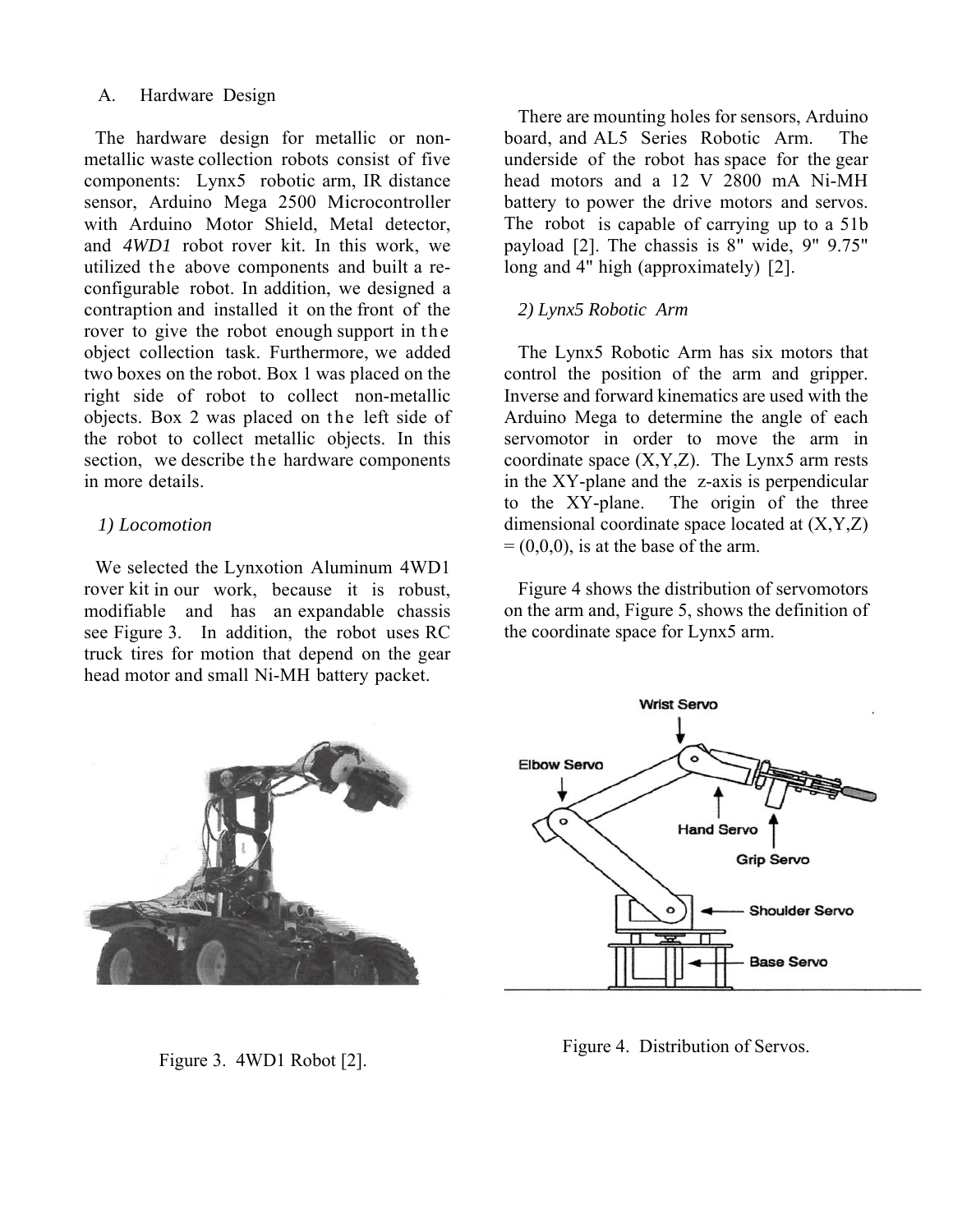

Figure 5. Definition of coordinate space for Lynx5 arm.

Pulse-width modulated signals allow the servomotors to reach a specific position. The servo pulse-width was ranged between 500 to 2500 microseconds which corresponds to a servo rotation angle 0 to 180 degrees. For example, 1500 pulse- width put a servo at 90 degrees.

The base servo controls rotation of the arm in the horizontal  $(X, Y)$  plane. On the other hand, elbow, shoulder, and wrist servos control the rotation of the arm in the vertical  $(Z)$ direction.

Also, the range for the base servo angle is from 15 to 165 degrees. When the angle of the base servo is at 90 degrees, the arm will be in the positive y-axis. This is the same with the other servos. The shoulder servo rotation is ranged from 15 to 165 degrees. When the angle of the shoulder servo is at 90 degrees, the upper section of the arm, shoulder to elbow, will be in the positive z-axis. The elbow servo rotation is ranged from 0 to 160 degrees. When the angle of elbow servo is at 90 degrees, the lower section of the arm, elbow to wrist, will be at right angles to the upper section of the arm (shoulder to elbow). In the case where the elbow and shoulder servo are at 90 degrees, the upper section of the arm will be parallel with horizontal (X, Y) plane as well as parallel with the wrist servo, which is ranged from 0 to 180 degrees. The lower section of the arm, elbow and wrist, are collinear with the gripper when the angle of the wrist servo is at 90 degrees. Finally, the range of motion for the gripper servo is from 0 to 2 inches. The gripper servo will be fully open at 2.0 inches and closed at 0 inches.

The forward kinematic helps us to position the arm in a 3-D space. However all angles for each joint should be known. The position of any point in the arm can be calculated by starting the calculation from the base and going through each joint successively until the (X, Y, Z) coordinates are determined. On the other hand, inverse kinematic is defined as calculating the required joint angles for each joint. [3]

This work performs the inverse kinematic calculation with the Arduino Mega chip. First, some inputs should be specified. These include the  $(X, Y, Z)$  coordinates for gripper point, the angle of gripper from horizontal, and the width of gripper. Secondly, there are some values that should be known. These are the base location, located at coordinate (0, 0,0), and the height of the shoulder which is 3.0 inches in Lynx5 robotic arm, the height of the upper section of arm and the height of lower section of arm both of which are 4.75 inches each and the grip width. In this work, the 3-D inverse kinematic calculation is reduced to 2-D inverse kinematic clcluation by making two planes, z-plane and XY-plane.

The z-plane is a vertical plane, which is also the centerline of all arm's section. The  $(X, Y)$ planes are horizontal planes that the base of the arm rested on. The Z-plane is perpendicular to  $(X, Y)$  plane. Figure 6 shows how to calculate the base angle by using  $(X, Y)$  coordinates.



Figure 6. Angle's calculation.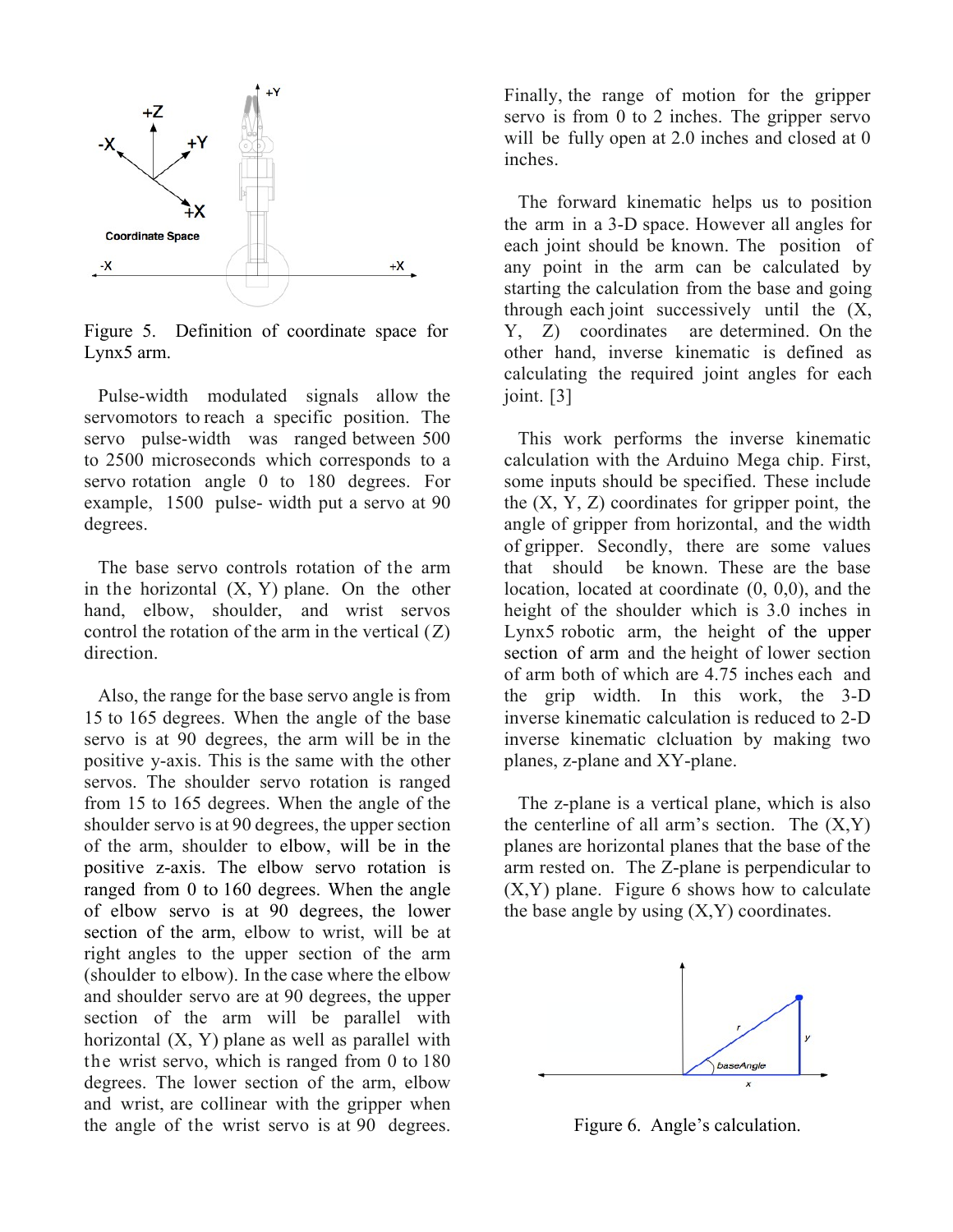r, radical distance is the distance between the points  $(0,0,0)$  to  $(X,Y,0)$ . The base angle and r is calculated as follows:

$$
\alpha = \text{Atan} (y/x)
$$

$$
r = \text{sqrt} (x^2 + y^2)
$$

Figure 7 shows how to calculate the angle of the elbow, shoulder, and wrist.



Figure 7. Calculate the angle of elbow, shoulder and wrist.

Before calculating the angles of the arm, Zplane side, two values must be known: r' and z'. These values are given by using the equations below:

*r' = r – (sin(Grip Angle)\*Grip Length)* 

 *z' = z – Base Height + (cos(Grip Angle)\*Grip Length)* 

Once r' and z' are given, the Elbow angle ca be calculated as follows:

$$
h = \sqrt{2^2 * r^2/2}
$$

*Elbow Angle = Asin(h/arm Length*)\*2

Once elbow angle is given, the shoulder angle can be calculated as follows:

 $ShoulderAngle$ = Atan( $z^{2*}r^{2}$ )  $((pi-)$ ElbowAngle)/2)

Once the shoulder angle is given, the wrist angle can be determined as follows:

WritstAngle =  $pi + GripAngle-Shoulder-$ ElbowAngle

### *3) Metal Detector*

In this work, we depend on metal detector, because we need to decide object if the is metallic or non-metallic.

A metal detector is a device which takes advantage of the electric and magnetic properties of metals (Eddy currents) to detect metals. Eddy currents are electric currents induced within conductors by a changing magnetic field in the conductor, see Figure 8. The metal detector generates electromagnetic fields by passing an electrical current through the coil. The magnetic field surrounds the coil. If the object has a magnetic field, the magnetic field will create the current (Figure 6). As a result, the metal generates a magnetic field of its own, and the detector senses this field and detects metal (Figure 9). Metal detectors are used for security and industrial purposes. They are also used for the detection of treasurers.



Figure 8. Eddy Currents [4].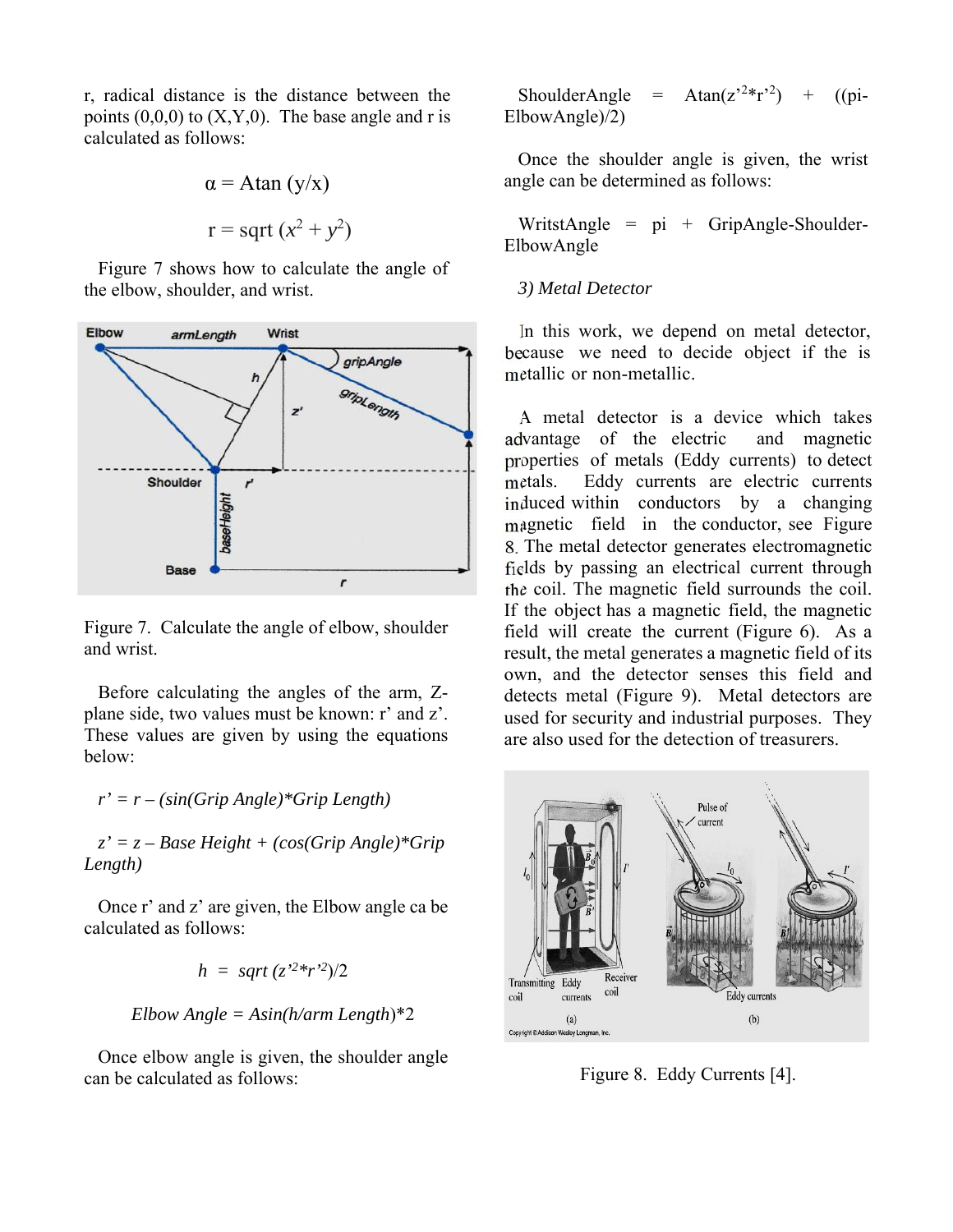

Figure 9. Metal Detector Working [5].

A metal detector consists of simple parts, which are as follows:

- a) Search coil, which is the main section of the device. It is used in the metal detector and is sometimes called the detection head.
- b) LED indicators light up when the detection detects metallic objects.

The metal detector is placed in front of the vehicle. When the vehicle moves, the metal detector is turned on to detect a metallic object. If the metal detector detects a metallic object, the vehicle will stop. This is because there are two wires taken from the LED, which exist in the metal detector's circuit, and they are connected to the amplifier's circuit to receive a signal from the metal detector. The amplifier's circuit is responsible for sending a signal to the Arduino Mega, which controls the movement of the vehicle. Figure 10 shows the metal detector placement.

#### *4) Sensory*

In this work, there are two kinds of sensors: the ultrasonic sensor and the infrared sensor (IR). Next, we briefly describe the two kinds and explain their job.

#### *Ultrasonic Sensor*

There is an ultrasonic sensor in front of the chassis, which is responsible for changing the path of the vehicle if there is an obstacle. The Ultrasonic sensor works by transmitting calculates the distance between the target and sensor. Figure 11 shows the working principle of the ultrasonic sensor. In addition, there are three pins, which are specified as: one for voltage, one for ground, and the last one for signal. The ultrasonic sensor takes  $+5$  VDC. It is easy to connect using a servo extension cable [6]. It has a range of 2cm to 3 m[6].



Figure 10. Metal Detecor.



Figure 11. Ultrasonic Sensor [6].

#### *IR Sensor*

In this work, the contraption, which is installed in front of a metal detector, was enhanced with an IR distance sensor mounted at the front of the contraption. The reason for using an IR sensor is for measuring the distance to the closest object and supporting the metal detector to check on the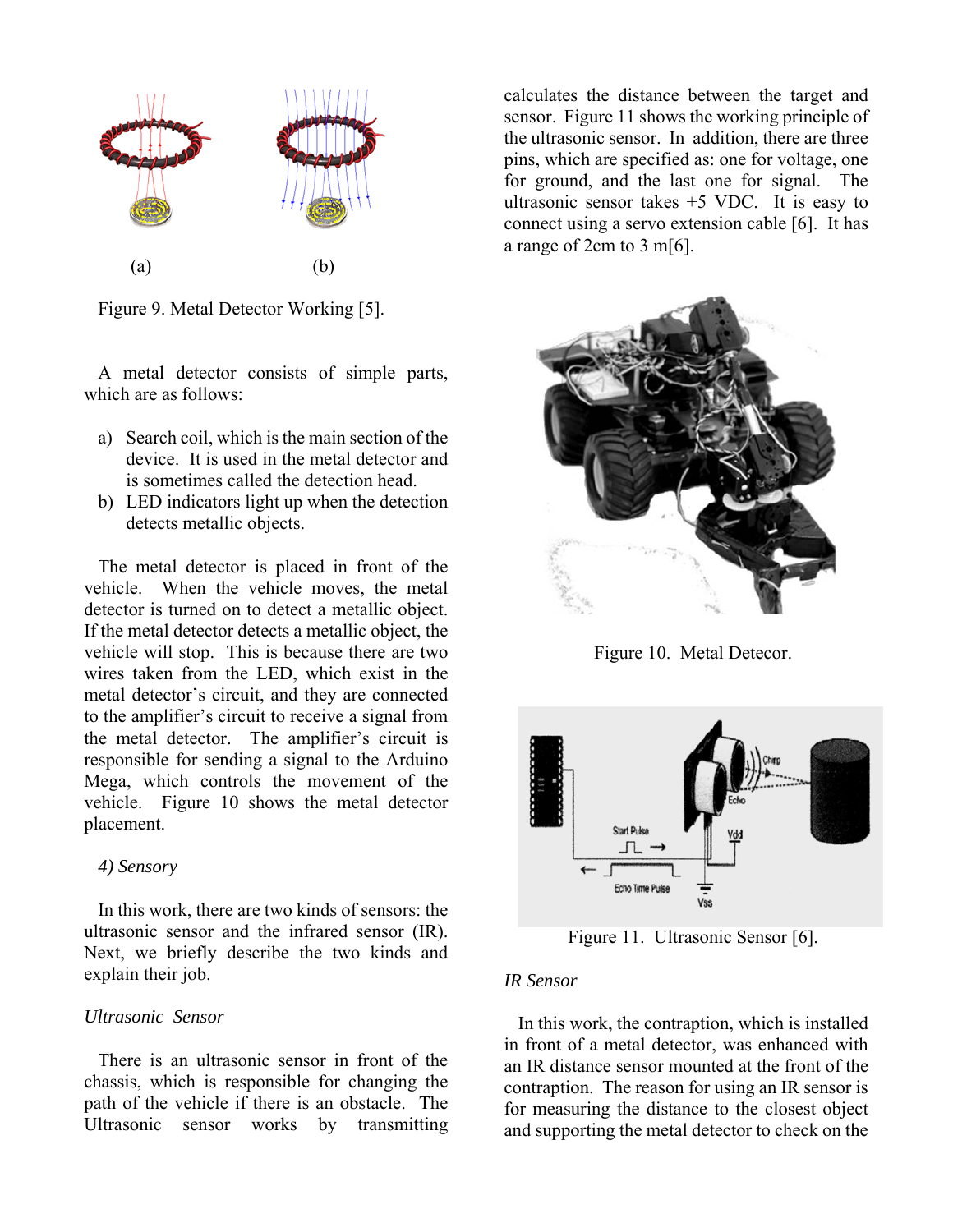object. An IR sensor is used to scan the working field in an arc 35 to 125 degrees in 5 cm.

## *5) Control Unit (Arduino Mega 2500 Microcontroller and Arduino Motor Shield)*

Arduino microcontroller on board can be programmed using Arduino programming language. Arduino Mega is based on ATmega 1280 and has 54 pins distributed as 14 PWM outputs, 16 analog inputs, 4 serial port and 16-crystal oscillator. Arduino Mega obtains power in a range of  $7 - 12$  V from USB cable or an external power supply. Arduino Mega is also connected to the Arduino motor shield as well as all sensors are connected to Arduino Mega [7].

B. Software Design

In this section, we describe briefly software architecture of this work, such as obstacle avoidance, detection, and arm movement. All these tasks come under general algorithm that controls the robot.

## *1) Algorithm*

The general algorithm has main steps to accomplish the general tasks, which are start, travel, stop, drop, pickup, and end. The program will begin with start step; through this step the Arduino Mega will run and check for pins and then go to the next step, which is travel. During this step, the robot moves and utilizes both the metal detector and IR sensor to check for any passing object. In case the detector or IR sensor finds an object, the robot will go to stop step and then pickup step to pick the object up. After that, the robot will check if the object is metallic object or not by passing it over the metal detector. In case the object is metallic the robot will go to drop step and drop it in box 2 and increment the metallic counter then check for the limit of metallic object counter. If metallic counter equal to the limit of metallic object counter, the robot will go to the end step. Otherwise, the robot will return to the travel step till it finds another object. On the

other hand, if object is not metallic, the robot will go to drop step and drop it in box 1 and increment the non-metallic object counter then check for the limit of non-metallic counter. If non-metallic counter equal to the limit of nonmetallic object counter, the robot will go to end step. Otherwise, the robot will return to the travel step. Figure 12 shows an overview of operating algorithm.

## *a) Obstacle Avoidance*

This task depends on ultrasonic sensor. First of all, the robot starts with reading and determining the path free of obstacles. In the case of the readings being less than or equal to the allowable distance limit, the robot will stop and go back to find another path. In the other case, if reading is greater than distance limit the robot will continue to move.

## *b) Detection*

This task depends on metal detector and IR sensor. The robot obtains a signal from both metal detector and IR sensor when it finds any metallic or non-metallic object, the robot will stop and pick it up. In case, the metal detector does not detect a metallic object the robot will still depend on IR sensor to check if there is any non-metallic object stuck in Contraption.

## *c) Arm Movement*

As we mentioned in Lynx5 robotic arm subsection, the robot's arm has six servomotors and each of them can move from 0 to 180 degree. In this work, we depend on inverse and forward kinematics to calculate angles for all these servomotors. This challenge is to operate the arm smoothly.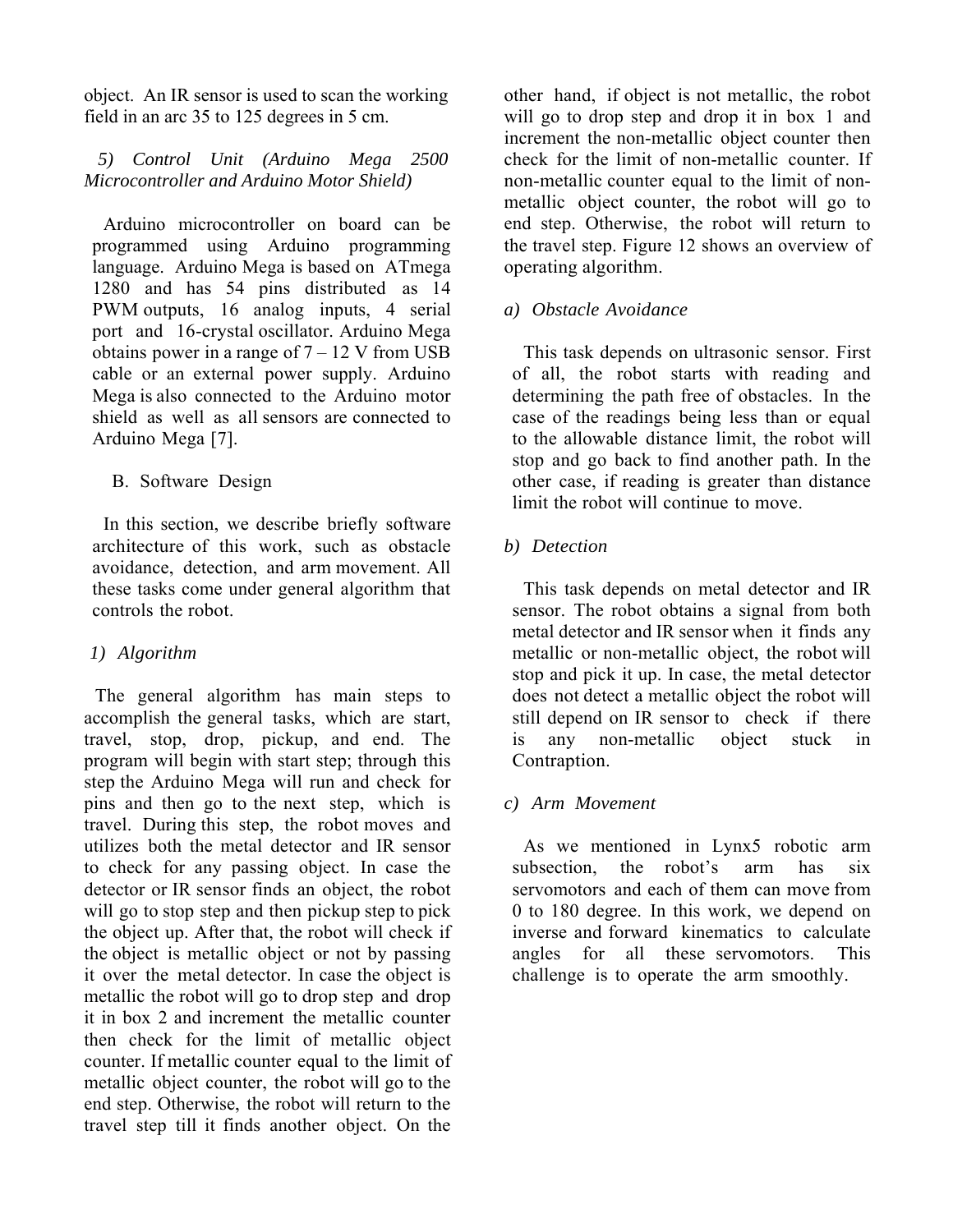



## **Experimental Results**

We have designed and implemented metallic waste collection robot. We have performed different experiments to explain system's ability and its accuracy in doing the task. Figure 13 shows the photos of metallic waste collection robot during doing the main task. We have built a re-configurable and flexible hardware, which can be developed in the future. We tested the robot in different environments and experiments, such as metallic or non-metallic object detection.

First we started with obstacle avoidance task. To conduct this experiment, we randomly placed the robot in area and monitored the robot's movement. The robot stopped on moving when it faced any close object and changed its path. Second experiment was object detection task, we tested metal detector with metallic or non-metallic object, and we succeed to obtain a signal from metal detector when we passed metallic object over it. Third experiment was arm movement task, in this task; we put a metallic object in front of robot.

We noticed the robot moved forward and then stopped and started moving the arm smoothly to pick it up then passed it over metal detector to check if the object is metallic or not. After that, the robot dropped the object in metallic object box. The result of these experiments showed that the robot has succeeded in object detection, obstacle avoidance, and arm movement task. According to the results, the robot preformed the desired task efficiently.



Figure 13. Drop Metallic Object on the Metallica's Box.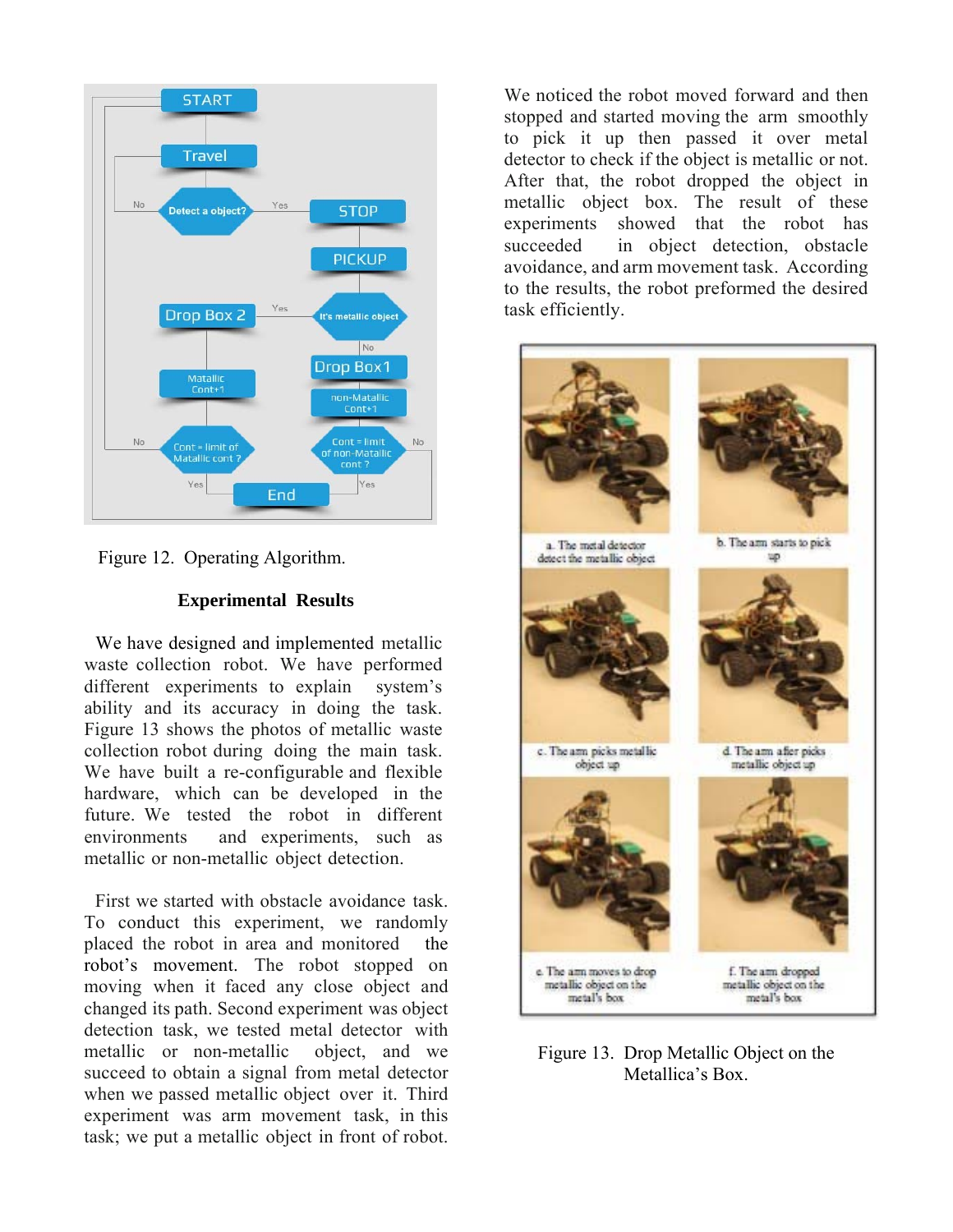In comparison, the Zen Robotic Recycling only works in specific environments that require a waste stream and it has a high installing and operating cost. Our robot can work in different environments that have flat and rough terrain like garbage dumps and it has a low operating cost. This system can also be modified with additional sensors and actuators to sample other different kinds of waste.

### **Conclusion**

Our goal was to build a robot that can identify and collect metallic or non-metallic object in a specific area. We used Arduino mega microcontroller with motor shield to control this robot. We demonstrated the working of this robotic system using a set of experiments that are monitor to the actual environment. In addition, there were some issues we faced during the testing of this robot. One of those issues was obtaining a signal from the metal detector; we bought a metal detector and re-design it to fit our work. We connected its circuit directly to Arduino Microcontroller. Figure 14 shows the signal that we succeed to obtain from metal detector circuit. The issue was dealing with that signal via Arduino Microcontroller. In order to deal with that signal, we wrote a small method to limit voltage value in 0 or 1. Zero means voltage off and one means voltage on. The method that we wrote has worked well and gave us a reliable reading. Other issue was with collection of small metallic object. We solved that issue with building a contraption to collect a small object. Finally, this modular system can be extended to handle different type of waste.

For more information about this work including working videos, pictures, and code, please visit: www.robotcomes.com



Figure 14. Detecting a Signal from the Metal Detector.

### **References**

- 1. "Zen Robotics Recycling." http:// www.zenrobotics.com/product/, 15 Feb. 2010. Web. 26 Nov. 2013.
- 2. "Lynxmotion Aluminum A4WD1 Rover Kit." – Robot Shop. http://www. robotshop.com/, n.d. Web. 07 Dec. 2013.
- 3. Dahari, M.; Jian-Ding Tan, "Forward and inverse kinematics model for robotic welding process using KR-16KS KUKA robot," Modeling, Simulation and Applied Optimization (ICMSAO), 2011 4th International Conference on, vol., no., pp.1,6, 19-21 April 2011.
- 4. Becker, Joseph F., Prof. "Induction." *Induction*. San Jose State University, 2009. Web. 07 Dec. 2013.
- 5. Davidson, Michael W., Mark Rowan, and William Lahr. "How a Metal Detector Works - An Overview and Indepth Article on How Metal Detectors Work.".http://www.thomasathomas.com /, n.d. Web. 07 Dec. 2013.